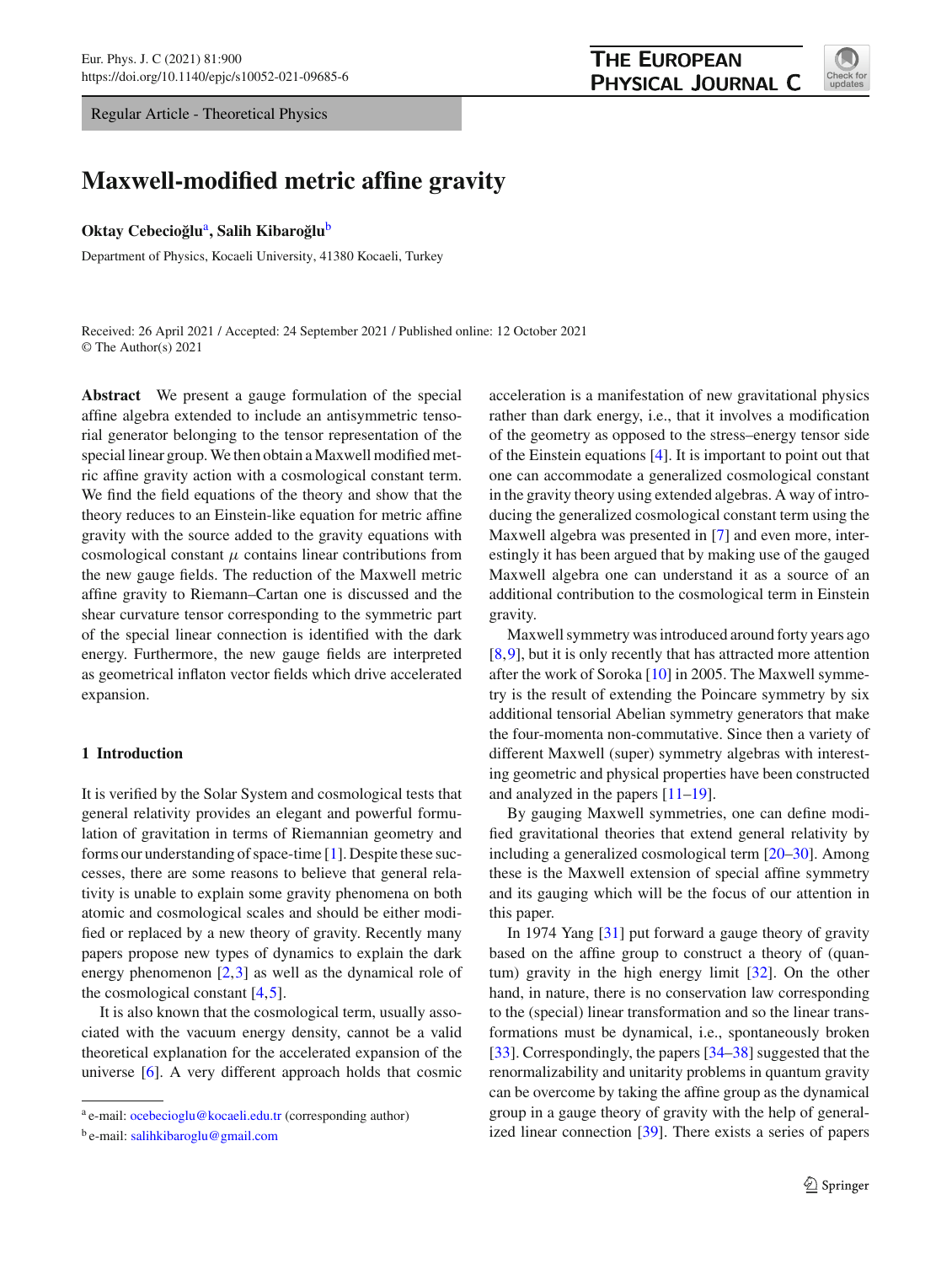[\[38](#page-6-7),[40](#page-6-9)[–46](#page-6-10)] in which an affine gauge gravitation theory is considered.

Our paper has the following structure. In Sect. [2,](#page-1-0) following [\[28,](#page-6-11)[29\]](#page-6-12), we briefly review the Maxwell extension of the special-affine group,*MSA* (4, *R*). We also present the transformation rules for the generalized coordinates (coset parameters) and the corresponding differential realization of generators using the nonlinear realization technique. In Sect. [3,](#page-2-0) we gauge the Maxwell special linear algebra msa (4, *R*) and find the gauge covariant quantities to construct the gauge-invariant action. In Sect. [4,](#page-3-0) we introduced  $SL(4, R)$  gauge covariant metric tensor in the affine space needed for the metric affine gravity (MAG). In Sect. [5,](#page-3-1) we propose an action for Maxwell metric affine gravity by using Euler or Gauss– Bonnet type topological action and derive the equations of motion of corresponding action. We present our conclusions in Sect. [6.](#page-5-11)

## <span id="page-1-0"></span>**2 Introducing the special-affine algebra and its maxwell extension**

We begin in this section by giving an overview of the Maxwell extension of the special affine group. For a more complete description of the details, the reader is referred to earlier works [\[28](#page-6-11),[29](#page-6-12)]. The special affine symmetry group *SA* (4, *R*) is given by the semi-direct product of the special linear group  $SL(4, R)$  and the translation group  $T(4)$  and are generated by the fifteen special linear generators  $\hat{L}_{b}^{a}$  and by the four affine translation generators *Pa*, respectively. The commutators of the generators obey the following algebra,

$$
\begin{aligned}\n\left[\hat{L}^a{}_b, \hat{L}^c{}_d\right] &= i\left(\delta^c{}_b \hat{L}^a{}_d - \delta^a{}_d \hat{L}^c{}_b\right), \\
\left[\hat{L}^a{}_b, P_c\right] &= -i\left(\delta^a{}_c P_b - \frac{1}{4} \delta^a{}_b P_c\right), \\
\left[P_a, P_b\right] &= 0.\n\end{aligned} \tag{1}
$$

From this algebra, we can construct a group element by exponentiation,

$$
g\left(x,\stackrel{\circ}{\omega}\right) = e^{ix^a(x)P_a}e^{i\stackrel{\circ}{\omega}_a^b(x)\stackrel{\circ}{L}^a_b},\tag{2}
$$

where  $x^a(x)$ ,  $\stackrel{\circ}{\omega}$   $\stackrel{b}{a}(x)$  are the real parameters. The Maurer– Cartan (MC) 1-forms is defined as  $\Omega = -ig^{-1}dg$ , here *g* is the general element of the  $\mathcal{SA}(4, R)$  group and the structure equation is given by

$$
d\Omega + \frac{i}{2} [\Omega, \Omega] = 0.
$$
 (3)

Thus, one can show that the MC 1-forms satisfy following equations,

<span id="page-1-1"></span>
$$
0 = d\Omega^{a}{}_{P} + \Omega^{a}{}_{\hat{L}b} \wedge \Omega^{b}{}_{P} - \frac{1}{4}\Omega_{\hat{L}} \wedge \Omega^{a}{}_{P},
$$
  

$$
0 = d\Omega^{a}{}_{\hat{L}b} + \Omega^{a}{}_{\hat{L}c} \wedge \Omega^{c}{}_{\hat{L}b},
$$
 (4)

where the MC 1-forms  $\Omega^a{}_p$  and  $\Omega^a{}_{\hat{L}b}$  correspond to translations and special-linear transformations in affine space-time. By using the MC structure equations [\(4\)](#page-1-1) and making use of the methods presented in [\[12](#page-5-12),[15\]](#page-6-13), one can consider a Maxwell extension of the special affine algebra by the antisymmetric generator  $Z_{ab}$ . The non-vanishing commutation relations are

<span id="page-1-2"></span>
$$
\begin{aligned}\n\left[\hat{L}^a{}_b, \hat{L}^c{}_d\right] &= i\left(\delta^c{}_b \hat{L}^a{}_d - \delta^a{}_d \hat{L}^c{}_b\right), \\
\left[\hat{L}^a{}_b, P_c\right] &= -i\left(\delta^a{}_c P_b - \frac{1}{4} \delta^a{}_b P_c\right),\n\end{aligned} \tag{5}
$$

as well as the Maxwell extension

<span id="page-1-3"></span>
$$
[P_a, P_b] = iZ_{ab},
$$
  

$$
\left[\hat{L}_b^a, Z_{cd}\right] = i\left(\delta_d^a Z_{bc} - \delta_c^a Z_{bd} + \frac{1}{2}\delta_b^a Z_{cd}\right).
$$
 (6)

The action of space-time symmetries on the fields, obtained as an induced representation, is related to the nonlinear realization of symmetries and are developed in reference [\[47](#page-6-14)– [50](#page-6-15)]. Therefore, when talking about these systems we find the coset construction provides the appropriate language. We refer the reader to references [\[33](#page-6-5)[,38](#page-6-7),[42,](#page-6-16)[46\]](#page-6-10) for the derivation of the non-linear realisation with the  $\mathcal{SA}(4, R)$  group. We now construct the non-linear realization corresponding to the group  $MSA(4, R)$  taking the  $SL(4, R)$  to be a local symmetry. We therefore parametrize the coset elements of the form

$$
K(x,\theta) = \frac{\mathcal{MSA}}{\mathcal{SL}} = e^{ix \cdot P} e^{i\theta \cdot Z},\tag{7}
$$

where  $x^a$ ,  $\theta^{ab}$  are the coset parameters. Upon using the definition of the transformation of the coset representative

$$
g(a, \varepsilon, u)K(x, \theta) = K(x', \theta')h(\mathring{\omega}),
$$
\n(8)

where  $h(\hat{\omega}) = e^{i\hat{\omega}^b a \hat{L}^a}$  stands for the subgroup element, we find that the infinitesimal transformations of the coset parameters are given by

$$
\delta x^a = a^a + u^a{}_c x^c - \frac{1}{4} u x^a,\tag{9}
$$

$$
\delta\theta^{ab} = \varepsilon^{ab} + u_c^{[a]}\theta^{c[b]} - \frac{1}{2}u\theta^{ab} - \frac{1}{4}a^{[a}x^{b]},\tag{10}
$$

$$
\mathring{\omega}_b^a = u_b^a,\tag{11}
$$

where the square brackets denote antisymmetrization of corresponding indices and  $a, \epsilon, u$  are the real parameters for affine space-time translations, tensorial translations and special linear symmetry transformation respectively.

For the sake of completeness, we give the differential realization of the symmetry generators

$$
P_a = i \left( \partial_a - \frac{1}{2} x^b \partial_{ab} \right),
$$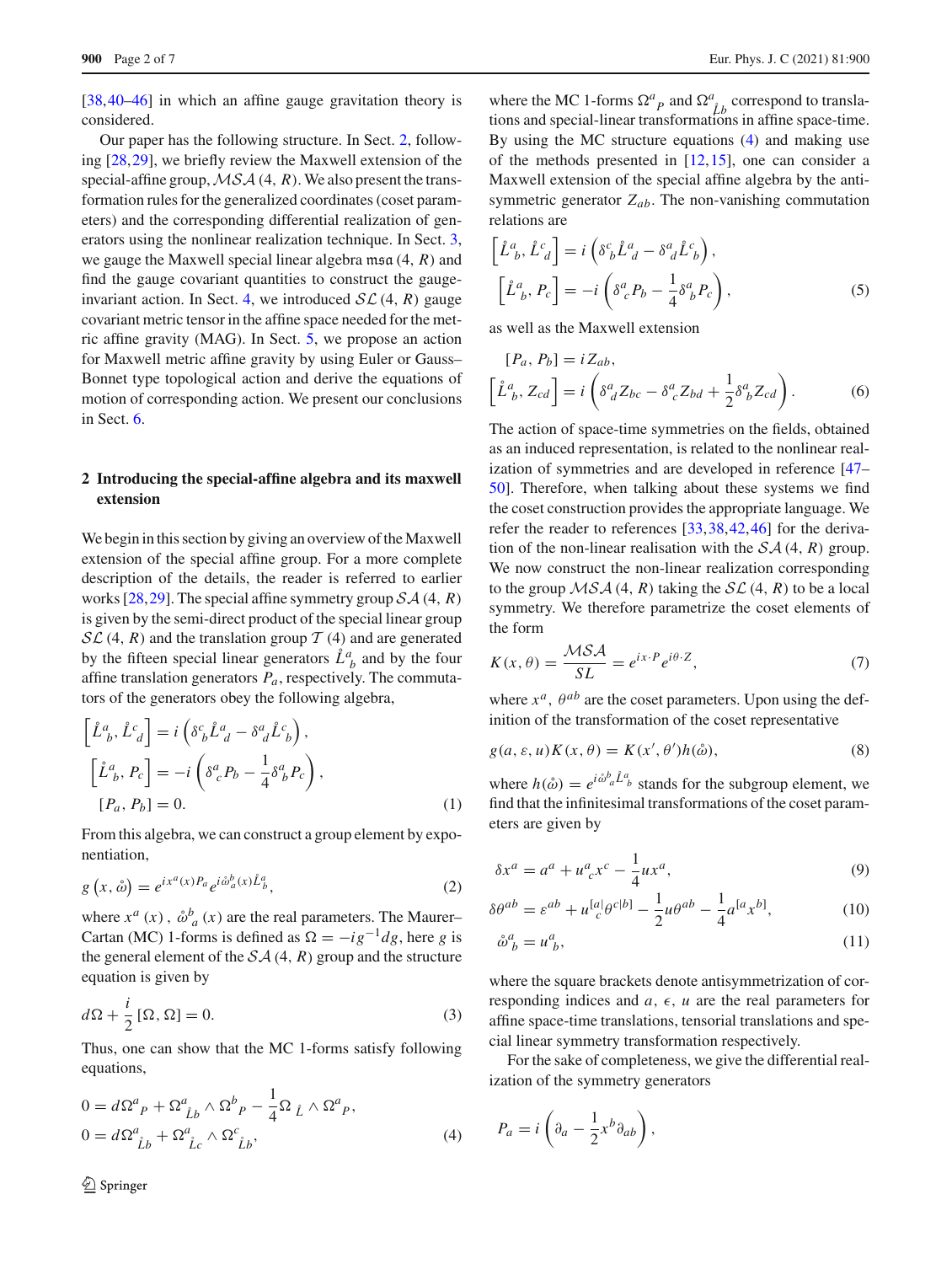$$
Z_{ab} = i \partial_{ab},
$$
  

$$
\mathring{L}^a_{\ b} = i \left( x^a \partial_b + 2 \theta^{ac} \partial_{bc} \right) - \frac{1}{4} \delta^a_{\ b} \left( x^c \partial_c + 2 \theta^{cd} \partial_{cd} \right), \tag{12}
$$

where  $\theta$  derivative is defined by  $\partial_{ab}\theta^{cd} = \frac{1}{2} \left( \delta^c_{\ a} \delta^d_{\ b} - \delta^c_{\ b} \delta^d_{\ a} \right)$ . It is an easy task to check that the generators satisfy the algebra Eqs.  $(5)$  and  $(6)$ .

#### <span id="page-2-0"></span>**3 Gauging the Maxwell-specıal-affine algebra**

Let us construct a gauge theory for the Maxwell special affine algebra msa  $(4, R)$ . For this purpose, we follow the same methods given in [\[18,](#page-6-17)[22,](#page-6-18)[28\]](#page-6-11). The gauge field is a msa (4, *R*) algebra valued one-form

<span id="page-2-1"></span>
$$
\mathcal{A} = e^a P_a + B^{ab} Z_{ab} + \mathring{\omega}_a^b \mathring{L}_b^a.
$$
 (13)

An infinitesimal gauge parameter is

$$
\zeta(x) = y^a(x) P_a + \varphi^{ab}(x) Z_{ab} + \lambda^b_{\ a}(x) \mathring{L}^a_{\ b}, \tag{14}
$$

where  $y^a(x)$ ,  $\varphi^{ab}(x)$ , and  $\lambda^b_a(x)$  are the infinitesimal parameters corresponding to the affine translation, tensorial and special linear transformations respectively.

The gauge transformation are given by

$$
\delta \mathcal{A} = -d\zeta - i \left[ \mathcal{A}, \zeta \right],\tag{15}
$$

evaluating [\(13\)](#page-2-1), we get

$$
\delta e^a = -dy^a - \mathring{\omega}^a_{\ b} y^b
$$
  
+  $\frac{1}{4} \mathring{\omega} y^a + \lambda^a_{\ b} e^b - \frac{1}{4} \lambda e^a = -\mathfrak{D} y^a + \lambda^a_{\ b} e^b - \frac{1}{4} \lambda e^a,$  (16)

 $δB<sup>ab</sup> = -dω<sup>ab</sup>$ 

$$
- \mathring{\omega}^{[a]}_{c} \varphi^{cb} + \frac{1}{2} \mathring{\omega} \varphi^{ab} + \lambda^{[a]}_{c} B^{cb} - \frac{1}{2} \lambda B^{ab} + \frac{1}{2} e^{[a} y^{b]} \tag{17}
$$

$$
= -\mathfrak{D}\varphi^{ab} + \lambda_c^{[a]}B^{cb]} - \frac{1}{2}\lambda B^{ab} + \frac{1}{2}e^{[a}y^{b]},
$$
 (18)

$$
\delta \mathring{\omega}_{b}^{a} = -d\lambda_{b}^{a}
$$
  

$$
- \mathring{\omega}_{c}^{a} \lambda_{b}^{c} + \mathring{\omega}_{b}^{c} \lambda_{c}^{a} = -\mathfrak{D} \lambda_{b}^{a}, \qquad (19)
$$

where the  $SL(4, R)$  valued exterior covariant derivative  $\mathfrak D$  of a tensor density  $\Phi$  of affine weight w contains  $\left\{ wTr\left(\overset{\circ}{\omega}^a_b\right)\Phi\right\}$ , e.g.

$$
\left(\mathfrak{D}\Phi\right)^{a}_{b} = \left[\delta^{a}_{b}d + \overset{\circ}{\omega}^{a}_{b} + w\left(\Phi\right)Tr\left(\overset{\circ}{\omega}^{a}_{b}\right)\right]\Phi. \tag{20}
$$

From transformation rules, we immediately infer that 1 forms  $e^a$ ,  $B^{ab}$ , and  $\phi^b_a$  have the following affine scaling weights  $-1/4$ ,  $-1/2$ , and 0 respectively.

Now, acting the exterior covariant derivative on *A* we obtain the curvature  $F$  satisfying the structure equation and

the Bianchi identity

<span id="page-2-2"></span>
$$
F = d\mathcal{A} + \frac{i}{2} [\mathcal{A}, \mathcal{A}], \tag{21}
$$

<span id="page-2-3"></span>
$$
dF + i [A, F] = 0,
$$
\n<sup>(22)</sup>

where *d* is the exterior differential. Upon expressing the curvature form  $\digamma$  as

$$
F = \mathcal{F}^a P_a + \mathcal{F}^{ab} Z_{ab} + \mathcal{R}_b^a \mathring{L}_a^b,
$$
\n(23)

the structure Eq. [\(21\)](#page-2-2) becomes

$$
\mathcal{F}^a = de^a + \mathring{\omega}_b^a \wedge e^b - \frac{1}{4} \mathring{\omega} \wedge e^a = \mathfrak{D} e^a, \tag{24}
$$

$$
\mathcal{F}^{ab} = dB^{ab} + \mathring{\omega}_{c}^{[a]} \wedge B^{c[b]} - \frac{1}{2} \mathring{\omega} \wedge B^{ab} - \frac{1}{2} e^{a} \wedge e^{b}, (25)
$$

$$
= \mathfrak{D}B^{ab} - \frac{1}{2}e^a \wedge e^b, \tag{26}
$$

$$
\mathcal{R}_b^a = d\mathring{\omega}_b^a + \mathring{\omega}_c^a \wedge \mathring{\omega}_b^c = \mathfrak{D}\mathring{\omega}_b^a.
$$
 (27)

Thus the curvature forms corresponding to the various generators of the algebra are  $(\mathcal{F}^a, \mathcal{F}^{ab}, \mathcal{R}^a, )$ , and they represent the torsion, the field strength associated with the *Bab* field and the non-Riemannian affine curvature form, respectively. One concludes that the affine curvature  $\mathcal{R}^a_{\;b}$  and the torsion  $\mathcal{F}^a$  are given by the exterior covariant derivatives of the affine connection and vierbein respectively. On the other hand, the curvature 2-form *<sup>F</sup>ab* coming from Maxwell extension is not given by the exterior covariant derivative of the corresponding gauge field. The extra term in  $\mathcal{F}^{ab}$  represents the curvature of the local tensor space. This contribution is present because the commutator of two infinitesimal affine translations equals to an element of the tensor space. Moreover, from the Bianchi identity Eq. [\(22\)](#page-2-3), we get the following equations

<span id="page-2-4"></span>
$$
\mathfrak{D}\mathcal{F}^{ab} = \mathcal{R}^{[a]}_{c} \wedge B^{c[b]} - \frac{1}{2}\mathcal{R} \wedge B^{ab} - \frac{1}{2}\mathcal{F}^{[a} \wedge e^{b]},
$$
  

$$
\mathfrak{D}\mathcal{F}^{a} = \mathcal{R}^{a}_{b} \wedge e^{b} - \frac{1}{4}\mathcal{R} \wedge e^{a},
$$
  

$$
\mathfrak{D}\mathcal{R}^{a}_{b} = 0.
$$
 (28)

Under infinitesimal gauge transformations with parameter  $\zeta$ , the curvature 2-form  $F$  transform as

$$
\delta F = i [\zeta, F], \tag{29}
$$

and hence one gets

<span id="page-2-5"></span>
$$
\delta \mathcal{F}^a = -\mathcal{R}_b^a y^b + \frac{1}{4} \mathcal{R} y^a + \lambda_b^a \mathcal{F}^b - \frac{1}{4} \lambda \mathcal{F}^a, \tag{30}
$$

$$
\delta \mathcal{F}^{ab} = -\mathcal{R}^{[a]}_{c} \varphi^{c[b]} + \frac{1}{2} \mathcal{R} \varphi^{ab} + \lambda^{[a]}_{c} \mathcal{F}^{c[b]} - \frac{1}{2} \lambda \mathcal{F}^{ab} + \frac{1}{2} \mathcal{F}^{[a} y^{b]},
$$
\n(31)

$$
\delta \mathcal{R}_b^a = \lambda_c^a \mathcal{R}_b^c - \lambda_b^c \mathcal{R}_c^a. \tag{32}
$$

Again from these transformation rules, one observes that curvature 2-form  $\mathcal{F}^a$ ,  $\mathcal{F}^{ab}$ , and  $\mathcal{R}^a$  have the following affine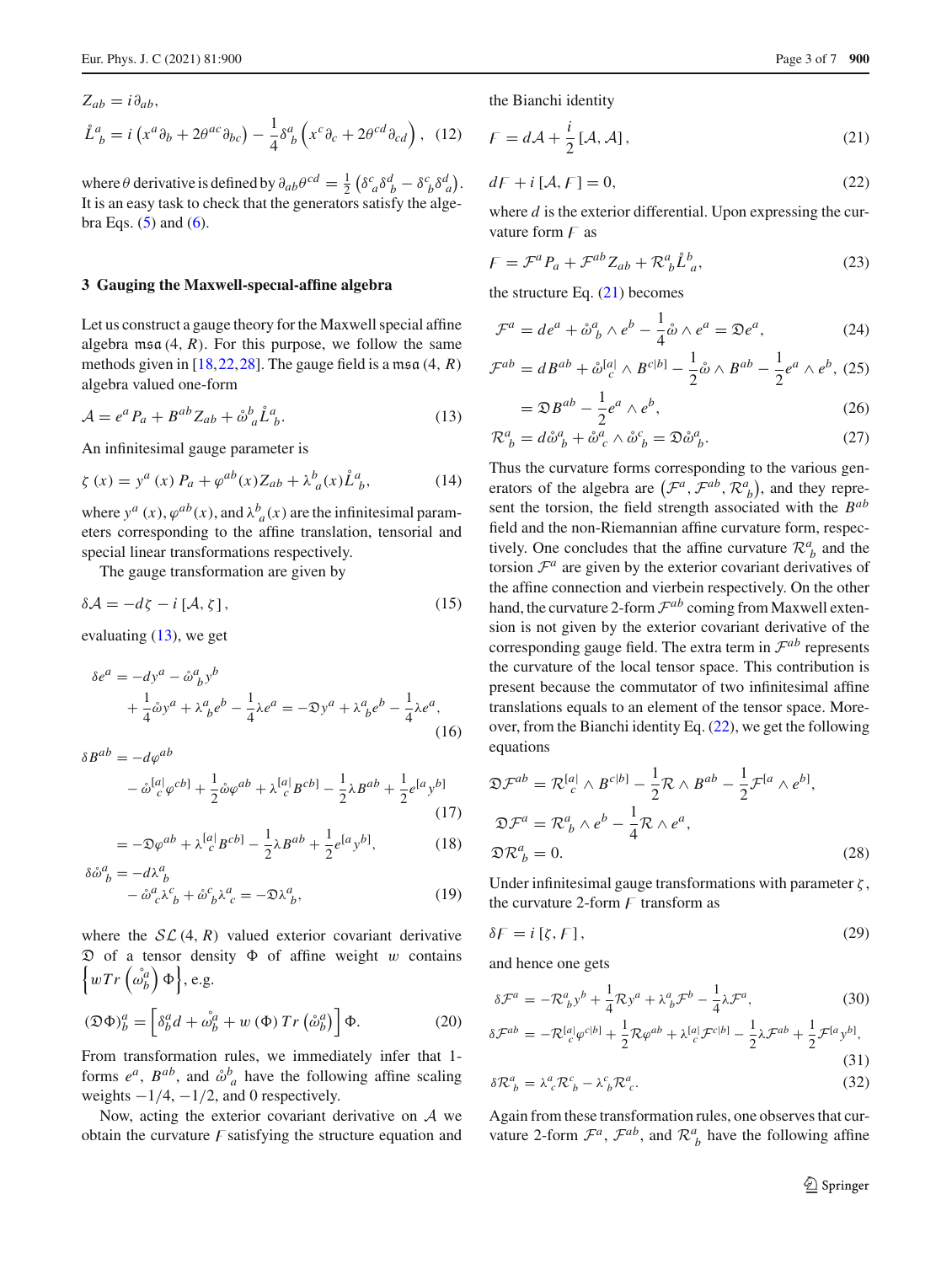scaling weights  $-1/4$ ,  $-1/2$ , and 0 respectively and they will be useful for constructing invariant Lagrangian densities.

#### <span id="page-3-0"></span>**4 Constructıon of the metric for the affine space**

Using the definition of the local metric,

$$
g^{ab}(x) = e^a \otimes e^b,\tag{33}
$$

one deduces  $\mathcal{SL}(4, R)$  gauge variation of the metric tensor with the help of Eq.  $(16)$  by omitting diffeomorphism part

$$
\delta_{\lambda} g^{ab} = \left(\lambda^{a}_{ c} e^{c} - \frac{1}{4} \lambda e^{a}\right) \otimes e^{b} + e^{a} \otimes \left(\lambda^{b}_{ c} e^{c} - \frac{1}{4} \lambda e^{b}\right)
$$

$$
= \lambda^{(a}_{ c} g^{c b)} - \frac{1}{2} \lambda g^{ab}, \tag{34}
$$

where round brackets denote symmetrization. Similarly from the definition of the Kronecker delta tensor

$$
\delta^a_{\ b} = e^a \otimes e_b,\tag{35}
$$

one can obtain the  $SL(4, R)$  gauge variation of  $e_a$  as

$$
\delta_{\lambda} e_a = -\lambda_a^b e_b + \frac{1}{4} \lambda e_a, \qquad (36)
$$

and the last equation implies

$$
\delta_{\lambda}g_{ab} = -\lambda^{c}_{\ (a}g_{cb)} + \frac{1}{2}\lambda g_{ab}.\tag{37}
$$

With the use of vierbein and local metric, the  $SL(4, R)$  gauge variation of the coordinate metric becomes

$$
\delta_{\lambda} g_{\mu\nu}(x) = \left( -\lambda^{c}{}_{(a}g_{cb)} + \frac{1}{2}\lambda g_{ab} \right) e^{a}_{\mu} e^{b}_{\nu} + g_{ab} \left( \lambda^{a}_{c} e^{c}_{\mu} - \frac{1}{4}\lambda e^{a}_{\mu} \right) e^{b}_{\nu}
$$

$$
+ g_{ab} e^{a}_{\mu} \left( \lambda^{b}{}_{c} e^{c}_{\nu} - \frac{1}{4}\lambda e^{b}_{\nu} \right) = 0. \tag{38}
$$

Moreover, the gauge variation of determinant of the vierbein is

$$
\delta_{\lambda}e = \frac{1}{2}eg^{\mu\nu}\delta_{\lambda}g_{\mu\nu} = 0.
$$
 (39)

Defining the fully antisymmetric tensor η*abcd* by

<span id="page-3-2"></span>
$$
\eta_{abcd} = e \varepsilon_{abcd},\tag{40}
$$

where ε*abcd* is the Levi-Civita symbol, its variation under local  $SL(4, R)$  transformation becomes

$$
\delta_{\lambda} \eta_{abcd} = -\lambda_{a}^{e} \eta_{ebcd} - \lambda_{b}^{e} \eta_{aecd} - \lambda_{c}^{e} \eta_{abed}
$$

$$
-\lambda_{d}^{e} \eta_{abce} + \lambda \eta_{abcd} = 0,
$$
(41)

and has affine scaling weight 1.

Having defined the local metric for the affine space-time, the metricity is obtained by taking the covariant derivative of the local metric, i.e.,  $Q^{ab} = Dg^{ab}$  and its explicit form follows

$$
Q^{ab} = \mathfrak{D}g^{ab} = dg^{ab} + \mathring{\omega}^{(a}_{c}g^{cb)} - \frac{1}{2}\mathring{\omega}g^{ab},
$$
  
\n
$$
Q_{ab} = \mathfrak{D}g_{ab} = dg_{ab} - \mathring{\omega}^{c}_{(a}g_{cb)} + \frac{1}{2}\mathring{\omega}g_{ab}.
$$
\n(42)

This in turn leads to the covariant derivative of the metricity

$$
\mathfrak{D} \mathcal{Q}^{ab} = \mathcal{R}_{c}^{(a} g^{cb)} - \frac{1}{2} \mathcal{R} g^{ab}.
$$

Likewise,

$$
\mathfrak{D}Q_{ab} = -\mathcal{R}_{(a}^c g_{cb)} + \frac{1}{2}\mathcal{R}g_{ab}.
$$
\n(43)

#### <span id="page-3-1"></span>**5 Maxwell-modified mag field equations**

One way of constructing the action is to begin from the covariant quantities with manifest geometric meanings. To prescribe the dynamics of the gauge fields, we have to introduce an action, invariant under local  $SL(4, R)$  transformation. We need then curvatures  $\mathcal{R}^a_{\ b}$ ,  $\mathcal{F}^{ab}$  and the metric  $g^{ab}$ obtained in the last section. We start with following topological action,

<span id="page-3-4"></span>
$$
S = \frac{1}{2\chi} \int \mathcal{J} \wedge * \mathcal{J} = \frac{1}{4\chi} \int \eta_{abcd} \mathcal{J}^{ab} \wedge \mathcal{J}^{cd}, \tag{44}
$$

known as Euler or Gauss–Bonnet type action, where  $\chi$  =  $8\pi G/c^4$  is the Einstein's constant, (\*) is the Hodge dual and  $\eta_{abcd}$  is defined by Eq. [\(40\)](#page-3-2). Contracting  $\mathcal{R}^a_b$  with  $g^{ab}$ , we can form curvature 2-form  $\mathcal{R}^{ab} = \mathcal{R}^a_{c} g^{cb}$  and it's gauge transformation is given by

$$
\delta \mathcal{R}^{ab} = \lambda^a{}_c \mathcal{R}^{cb} + \lambda^b{}_c \mathcal{R}^{ac} - \frac{1}{2} \lambda \mathcal{R}^{ab}.
$$
 (45)

It has the same form as Eq.  $(31)$  when the diffeomorphism part omitted. So, one can introduce a shifted curvature 2 form,

$$
\mathcal{J}^{ab} = \mathcal{R}^{ab} - \mu \mathcal{F}^{ab},\tag{46}
$$

where  $\mu$  is a dimensionful constant. Its gauge transformation becomes

<span id="page-3-3"></span>
$$
\delta \mathcal{J}^{ab} = \lambda^a_{\ c} \mathcal{J}^{cb} + \lambda^b_{\ c} \mathcal{J}^{ac} - \frac{1}{2} \lambda \mathcal{J}^{ab}.\tag{47}
$$

The gauge transformation of  $*\mathcal{J}_{ab} = \frac{1}{2} \eta_{abcd} \mathcal{J}^{cd}$  has the following form

$$
\delta * \mathcal{J}_{ab} = \frac{1}{2} \left( \lambda^e_{\ c} \eta_{abcd} + \lambda^e_{\ d} \eta_{abce} - \frac{1}{2} \lambda \eta_{abcd} \right) \mathcal{J}^{cd}, \tag{48}
$$

the term in the parentheses can be written another form after re-indexing the labels as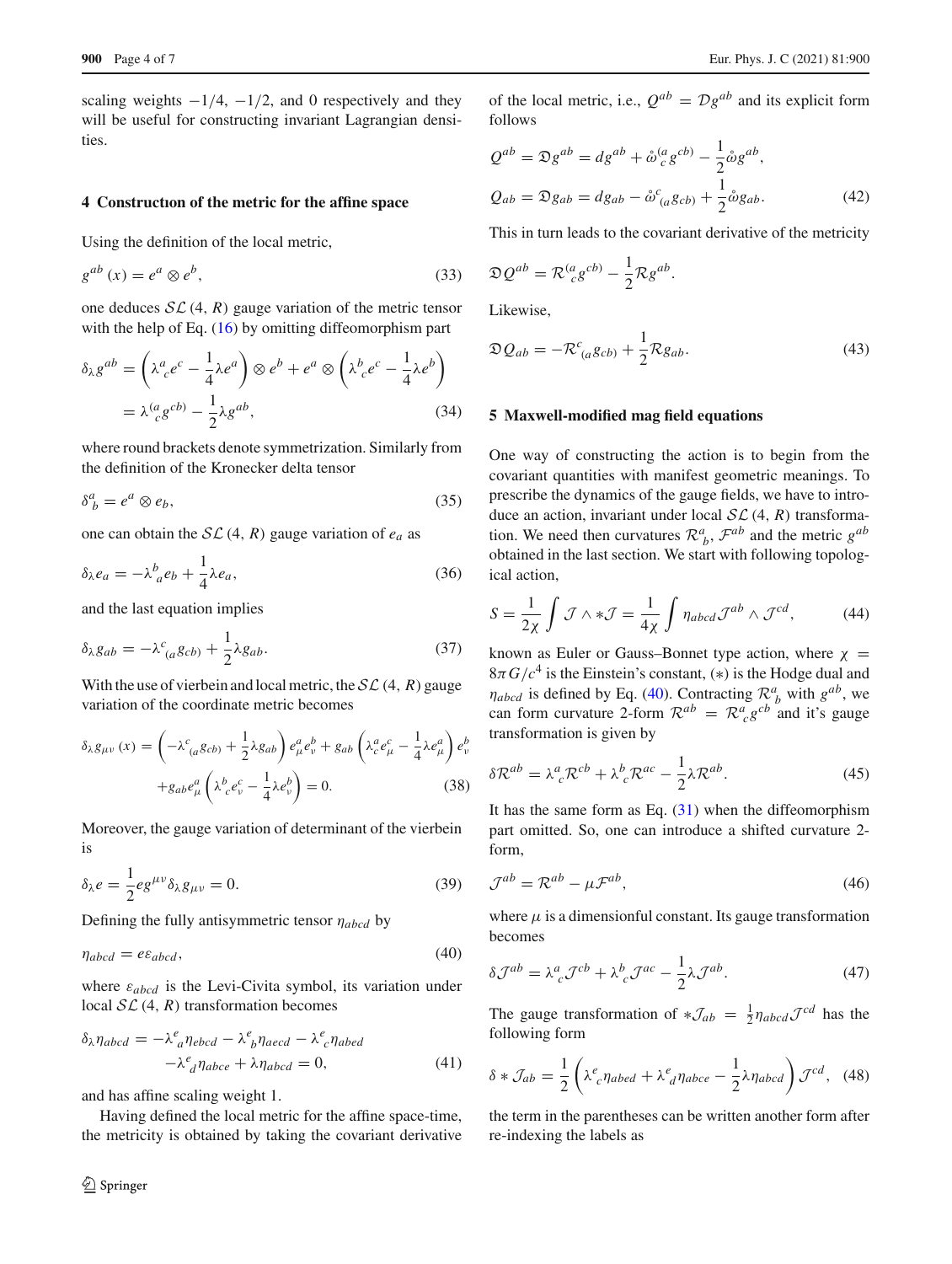$$
\lambda^{e}_{c}\eta_{abcd} + \lambda^{e}_{d}\eta_{abce} - \frac{1}{2}\lambda\eta_{abcd} = -\lambda^{e}_{a}\eta_{ebcd} - \lambda^{e}_{b}\eta_{aecd} + \frac{1}{2}\lambda\eta_{abcd},
$$
\n(49)

then variation of the Hodge dual of *J* becomes

<span id="page-4-0"></span>
$$
\delta * \mathcal{J} = -\lambda^e{}_a * \mathcal{J}_{eb} - \lambda^e{}_b * \mathcal{J}_{ae} + \frac{1}{2}\lambda * \mathcal{J}_{ab}.
$$
 (50)

Invariance of the action under gauge transformation can be checked easily with the help of Eqs.  $(47)$  and  $(50)$ . By construction, the action is automatically invariant under diffeomorphism and has affine scaling weight zero. Before introducing dynamics, we still have to discuss the nature of the gauge and general coordinate transformations (diffeomorphism). From a gauge theory perspective, infinitesimal displacements are a "local translation". Under a local translation, quantities change according to Lie derivative. Indeed using the identity  $l_y \sigma = i_y d\sigma + d i_y \sigma$  for the Lie derivative of any one-form  $\sigma$ , we easily find that

$$
\delta_{diff}e^a = i_y \mathcal{F}^a - \mathfrak{D}y^a + \lambda^a_{\ b}e^b - \frac{1}{4}\lambda e^a = i_y \mathcal{F}^a + \delta e^a \quad (51)
$$

$$
\delta_{diff} B^{ab} = i_y \mathcal{F}^{ab} - \mathfrak{D}\varphi^{ab}
$$

$$
+ \lambda \frac{[a]}{c} \mathcal{F}^{c[b]} - \frac{1}{2} \lambda B^{ab} - \frac{1}{2} y^{[a} e^{b]} = i_y \mathcal{F}^{ab} + \delta B^{ab}
$$
(52)

$$
\delta_{diff} \mathring{\omega}_a^b = i_y \mathcal{R}_b^a - \mathfrak{D} \lambda_b^a = i_y \mathcal{R}_b^a + \delta \mathring{\omega}_a^b
$$
\n(53)

In particular if the affine torsion has vanishing projection along the tangent vector *y*, then the diffeomorphism coincides with gauge transformation. Torsion constraint also allows one to replace local translations by general coordinate transformations. Invariance of the action [\(44\)](#page-3-4) under local translation can be directly checked by using the explicit form of the Lie derivative:

$$
\delta_{diff} S = \int l_y L = \int d i_y L + i_y dL \tag{54}
$$

The Lagrangian is a 4-form density, so the first term is a total divergence can be ignored as a surface term and the second term being a 5-form vanishes identically on the 4D space-time.

It remains, of course, to find the field equations for the gauge fields. The variation of the action [\(44\)](#page-3-4) with respect to gauge fields  $\phi_a^b(x)$ ,  $e^a(x)$ ,  $B^{ab}(x)$  and the metric  $g^{ab}(x)$ lead to the following equations:

<span id="page-4-1"></span>
$$
\mathfrak{D}\left(g^{ac} * \mathcal{J}_{bc}\right) - 2\mu B^{ac} \wedge * \mathcal{J}_{bc} = 0,\tag{55}
$$

$$
e^b \wedge * \mathcal{J}_{ab} = 0,\tag{56}
$$

$$
\mathfrak{D}\left(*\mathcal{J}_{ab}\right) = 0,\tag{57}
$$

$$
\mathcal{R}_{(a}^{c} \wedge * \mathcal{J}_{cb)} - \frac{1}{2} g_{ab} \mathcal{J}^{cd} \wedge * \mathcal{J}_{cd} = 0.
$$
 (58)

It is important to note that these equations of motion transform as  $SL(4, R)$ -tensors. Here, the first and second equations represent the generalizations of the torsion equation, and the Einstein equation. The third equation arises from the Maxwell symmetry and the last equation is the generalized version of the equation of motion for the metric tensor given in [\[43\]](#page-6-19).

In order to write Eq.  $(56)$  in the more conventional form, one switches from tangent indices to coordinate indices,

$$
* \mathcal{J}_{cd} \wedge e^c = \frac{1}{2} e \varepsilon_{abcd} \mathcal{J}^{ab} \wedge e^c
$$
  
= 
$$
\frac{1}{4} e \varepsilon_{abcd} \mathcal{J}^{ab}_{\mu\nu} e^c_a dx^\mu \wedge dx^\nu \wedge dx^\alpha,
$$
 (59)

multiplying this from right  $dx^{\beta}$ , we get following equation

$$
\mathcal{J}^{\mu}_{\nu} - \frac{1}{2} \delta^{\mu}_{\nu} \mathcal{J} = 0, \tag{60}
$$

which can also be expressed as

<span id="page-4-2"></span>
$$
\mathcal{R}^{\mu}_{\ \nu} - \frac{1}{2} \delta^{\mu}_{\ \nu} \mathcal{R} = \mu \left( \mathcal{F}^{\mu}_{\ \nu} - \frac{1}{2} \delta^{\mu}_{\ \nu} \mathcal{F} \right). \tag{61}
$$

This has resemblance to the usual Einstein's field equation. However, the curvature tensor  $\mathcal{R}^{\mu}_{\ \nu}$  and  $\mathcal{F}^{\mu}_{\ \nu}$  may not necessarily be symmetric.  $\mathcal{F}^{\mu}_{\nu}$  acts as sources in the field equation of gravity. This equation can be written in a more familiar form by going from differential form to space-time tensors as

$$
\frac{1}{2}\mathcal{F}^{\mu\nu}_{\rho\sigma}dx^{\rho}\wedge dx^{\sigma} \n= \frac{1}{2}\left(e^{\mu}_{a}e^{\nu}_{b}\mathfrak{D}_{[\rho}B^{\alpha b}_{\sigma]} - \frac{1}{2}\delta^{\mu}_{\rho}\delta^{\nu}_{\sigma} + \frac{1}{2}\delta^{\mu}_{\sigma}\delta^{\nu}_{\rho}\right)dx^{\rho}\wedge dx^{\sigma},
$$
\n(62)

so we get explicit form of  $\mathcal{F}^{\mu\nu}_{\rho\sigma}$ ,

$$
\mathcal{F}^{\mu\nu}_{\ \rho\sigma} = e^{\mu}_{a} e^{\nu}_{b} \mathfrak{D}_{\left[\rho \right.} B^{\,ab}_{\sigma\left.\right]} - \frac{1}{2} \delta^{\mu}_{\rho} \delta^{\nu}_{\sigma} + \frac{1}{2} \delta^{\mu}_{\sigma} \delta^{\nu}_{\rho},\tag{63}
$$

then  $F^{\mu}_{\rho}$  and *F* can be extracted respectively as,

$$
\mathcal{F}^{\mu}_{\rho} = \mathcal{F}^{\mu\nu}_{\rho\nu} = e^{\mu}_{a} e^{\nu}_{b} \mathfrak{D}_{\left[\rho} B^{ab}_{\nu\right]} - \frac{3}{2} \delta^{\mu}_{\rho},\tag{64}
$$

$$
\mathcal{F} = \mathcal{F}^{\mu}_{\mu} = e^{\mu}_{a} e^{\nu}_{b} \mathfrak{D}_{\left[\mu} B^{ab}_{\nu\right]} - 6. \tag{65}
$$

Thanks to the last three equations, we can re-expressed the right hand side of Eq. [\(61\)](#page-4-2),

$$
\mathcal{F}^{\mu}_{\nu} - \frac{1}{2} \delta^{\mu}_{\nu} \mathcal{F} = e^{\mu}_{a} e^{\rho}_{b} \mathfrak{D}_{\left[\nu \right.} B^{\,ab}_{\rho\right]} - \frac{1}{2} \delta^{\mu}_{\nu} e^{\rho}_{a} e^{\sigma}_{b} \mathfrak{D}_{\left[\rho \right.} B^{\,ab}_{\sigma\right]} + \frac{3}{2} \delta^{\mu}_{\nu},\tag{66}
$$

so the Eq.  $(61)$  takes the following form,

<span id="page-4-3"></span>
$$
\mathcal{R}^{\mu}_{\ \nu} - \frac{1}{2} \delta^{\mu}_{\nu} \mathcal{R} - \frac{3}{2} \mu \delta^{\mu}_{\nu} = \mu \left( e^{\mu}_{a} e^{\rho}_{b} \mathfrak{D}_{[\nu} B^{\alpha b}_{\rho]} - \delta^{\mu}_{\nu} e^{\rho}_{a} e^{\sigma}_{b} \mathfrak{D}_{\rho} B^{\alpha b}_{\sigma} \right),
$$
\n(67)

where  $\frac{1}{2} \delta^{\mu}_{\nu} e^{\rho}_{a} e^{\sigma}_{b} \mathfrak{D}_{[\rho} B^{ab}_{\sigma]} = \delta^{\mu}_{\nu} e^{\rho}_{a} e^{\sigma}_{b} \mathfrak{D}_{\rho} B^{ab}_{\sigma}.$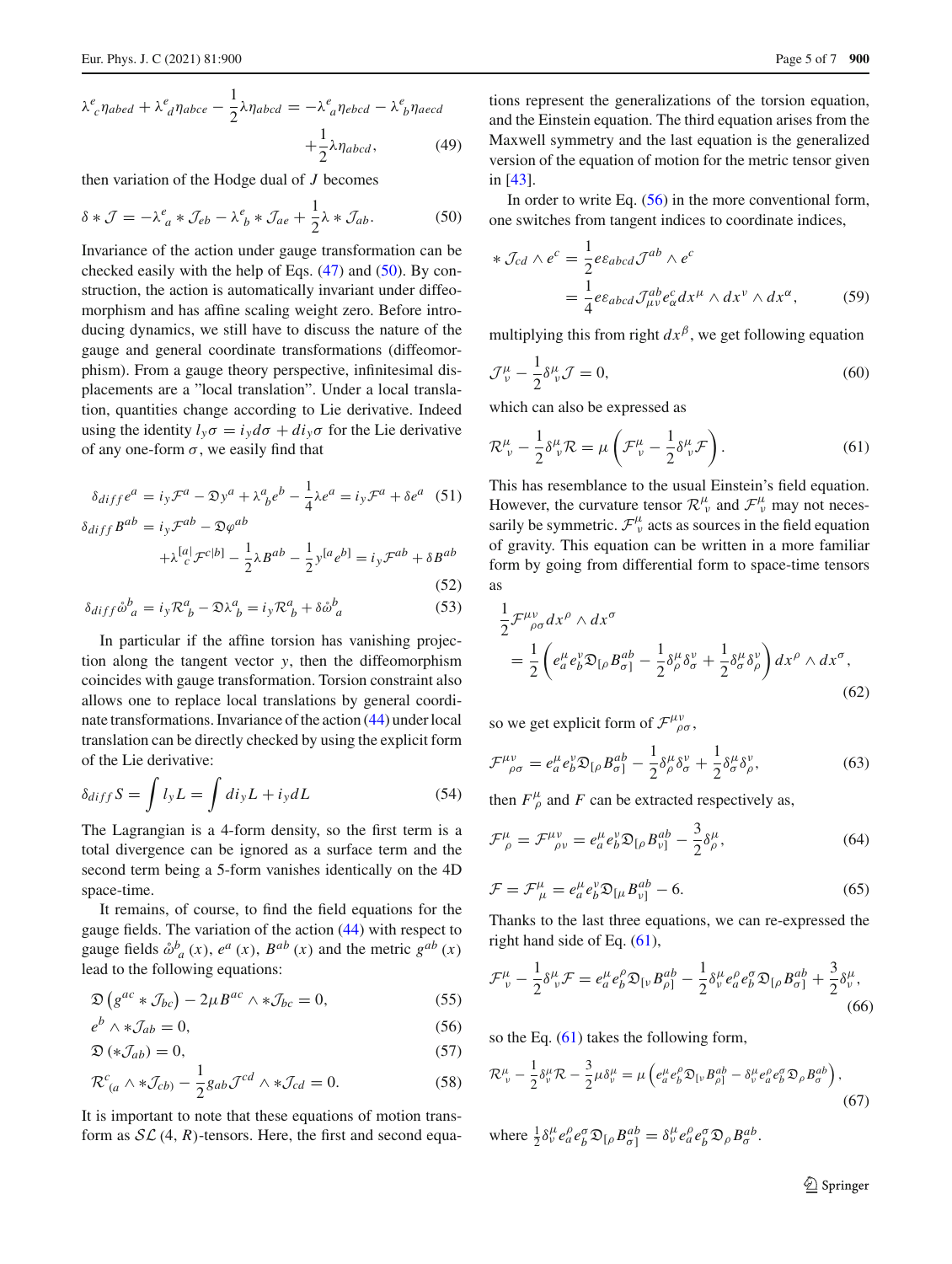We see that the source added to the gravity equations with cosmological constant  $\mu$  contains linear contributions from the new gauge fields. The second term on the right-hand side of [\(67\)](#page-4-3) provides a field-dependent modification of the cos-mological constant at the left-hand side of the equation [\[30](#page-6-2)].

To the decomposition above there corresponds a splitting of the connection 1-form into its Riemannian and non-Riemannian parts  $\omega_b^a$  and ,  $v_b^a$ , respectively, as

$$
\mathring{\omega}_a^b = \omega_b^a + v_b^a,\tag{68}
$$

where  $\omega_b^a$  is antisymmetric Lorentz connection and  $v_b^a$  is symmetric shear connection. In terms of these forms Eq. [\(67\)](#page-4-3) becomes,

$$
\mathcal{R}^{\mu}_{\ \nu} - \frac{1}{2} \delta^{\mu}_{\nu} \mathcal{R} - \frac{3}{2} \mu \delta^{\mu}_{\nu} \n= \mu e^{\mu}_{a} e^{\rho}_{b} \left( D_{\left[ \nu} B^{\alpha b}_{\rho \right]} + v_{\left[ \nu c \right]}^{[a} \wedge B^{\alpha b]}_{\rho \right]} - \frac{1}{2} v_{\left[ \nu B^{\alpha b}_{\rho \right]} \right) \n- \mu \delta^{\mu}_{\nu} e^{\rho}_{a} e^{\sigma}_{b} \left( D_{\rho} B^{\alpha b}_{\sigma} + v_{\rho c}^{[a} \wedge B^{\alpha b]}_{\sigma} - \frac{1}{2} v_{\rho} B^{\alpha b}_{\sigma} \right), \quad (69)
$$

where *D* is the Lorentz exterior covariant derivative. We see that this is simply Einstein's equation for metric affine gravity with a cosmological constant term. It is then sensible to identify the expression in the curly bracket as the source of the gravitational field. Note also that, if the affine curvature tensor is decomposed into the Riemannian and shear strength tensor parts, it can end up in a Riemann–Cartan theory with two extra fields, i.e., translational connection and the symmetric sector of the  $SL(4, R)$ -connection both migrate to the stress–energy sector. This means that shear strength tensor, considered to be an intrinsic property of metric affine spacetime, may measure the energy content of the universe, i.e., dark energy.

#### <span id="page-5-11"></span>**6 Conclusion**

In conclusion, we have used coset formalism to determine gauge formulation of the Maxwell extended special affine gravity. For this purpose, we have introduced a  $SL(4, R)$ connection over a  $(x^a, \theta^{ab}) = (4, 6)$ -dimensional tensor extended space obtained by extending a metric affine spacetime with six tensor coordinates. After gauging the Maxwell special affine group  $MSA(4, R)$ , we propose a locally *SL*(4, *R*) invariant action for the Maxwell extended MAG with the help of topological Euler or Gauss–Bonnet type action.

It is found that the Maxwell extension modifies the results of the metric affine gravity not only by changing the numerical coefficient of the cosmological term but also the new abelian gauge fields  $B_{\mu}^{ab}(x)$  terms already present in the latter theory. These additional terms represent the characteristic contributions of the Maxwell symmetry. To our knowledge, these terms have not been extensively analyzed yet but up to now, the additional terms have been interpreted a lot of meanings. For instance, in the gravitational framework, the additional degrees of freedom represent uniform gauge field strengths in (super)space which leads to uniform constant energy density [\[13](#page-5-13)]. Also, it is known that such an additional term may be related to dark energy [\[4](#page-5-3)[,5](#page-5-4)]. Moreover, the Maxwell symmetry provides a geometric background to define vector inflatons in cosmological models [\[30](#page-6-2)] and the additional terms may be interpreted as geometrical inflaton vector fields which drive accelerated expansion. To sum up, these results show the importance and potential of the Maxwell symmetry.

**Acknowledgements** This work was supported by the Scientific and Technological Research Council of Turkey (TÜBİTAK) Research Project No. 118F364.

**Data Availability Statement** This manuscript has no associated data or the data will not be deposited. [Authors' comment: There are no external data associated with the manuscript.]

**Open Access** This article is licensed under a Creative Commons Attribution 4.0 International License, which permits use, sharing, adaptation, distribution and reproduction in any medium or format, as long as you give appropriate credit to the original author(s) and the source, provide a link to the Creative Commons licence, and indicate if changes were made. The images or other third party material in this article are included in the article's Creative Commons licence, unless indicated otherwise in a credit line to the material. If material is not included in the article's Creative Commons licence and your intended use is not permitted by statutory regulation or exceeds the permitted use, you will need to obtain permission directly from the copyright holder. To view a copy of this licence, visit [http://creativecomm](http://creativecommons.org/licenses/by/4.0/) [ons.org/licenses/by/4.0/.](http://creativecommons.org/licenses/by/4.0/) Funded by SCOAP<sup>3</sup>.

#### **References**

- <span id="page-5-0"></span>1. C.M. Will, Living Rev. Relativ. **17**, 4 (2014)
- <span id="page-5-1"></span>2. E.J. Copeland, M. Sami, S. Tsujikawa, Int. J. Mod. Phys. D **15**, 1753 (2001)
- <span id="page-5-2"></span>3. R.R. Caldwell, E.V. Linder, Phys. Rev. Lett. **95**, 141301 (2005)
- <span id="page-5-3"></span>4. J. Frieman, M. Turner, D. Huterer, Annu. Rev. Astron. Astrophys. **46**, 385–432 (2008)
- <span id="page-5-4"></span>5. T. Padmanabhan, Adv. Sci. Lett. **2**, 174 (2009)
- <span id="page-5-5"></span>6. J. Sola, J. Phys. Conf. Ser. **453**, 012015 (2013)
- <span id="page-5-6"></span>7. J.A. de Azcárraga, K. Kamimura, J. Lukierski, Phys. Rev. D **83**, 124036 (2011)
- <span id="page-5-7"></span>8. H. Bacry, P. Combe, J.L. Richard, Nuovo Cimento **67**, 267–299 (1970)
- <span id="page-5-8"></span>9. R. Schrader, Fortsch. Phys. **20**, 701 (1972)
- <span id="page-5-9"></span>10. D.V. Soroka, V.A. Soroka, Phys. Lett. B **607**, 302–305 (2005)
- <span id="page-5-10"></span>11. J. Gomis, K. Kamimura, J. Lukierski, JHEP **08**, 39 (2009)
- <span id="page-5-12"></span>12. S. Bonanos, J. Gomis, J. Phys. A Math. Theor. **42**, 145206 (2009)
- <span id="page-5-13"></span>13. S. Bonanos, J. Gomis, K. Kamimura, J. Lukierski, Phys. Rev. Lett. **104**, 090401 (2010)
- 14. S. Bonanos, J. Gomis, K. Kamimura, J. Lukierski, J. Math. Phys. **51**, 102301 (2010)